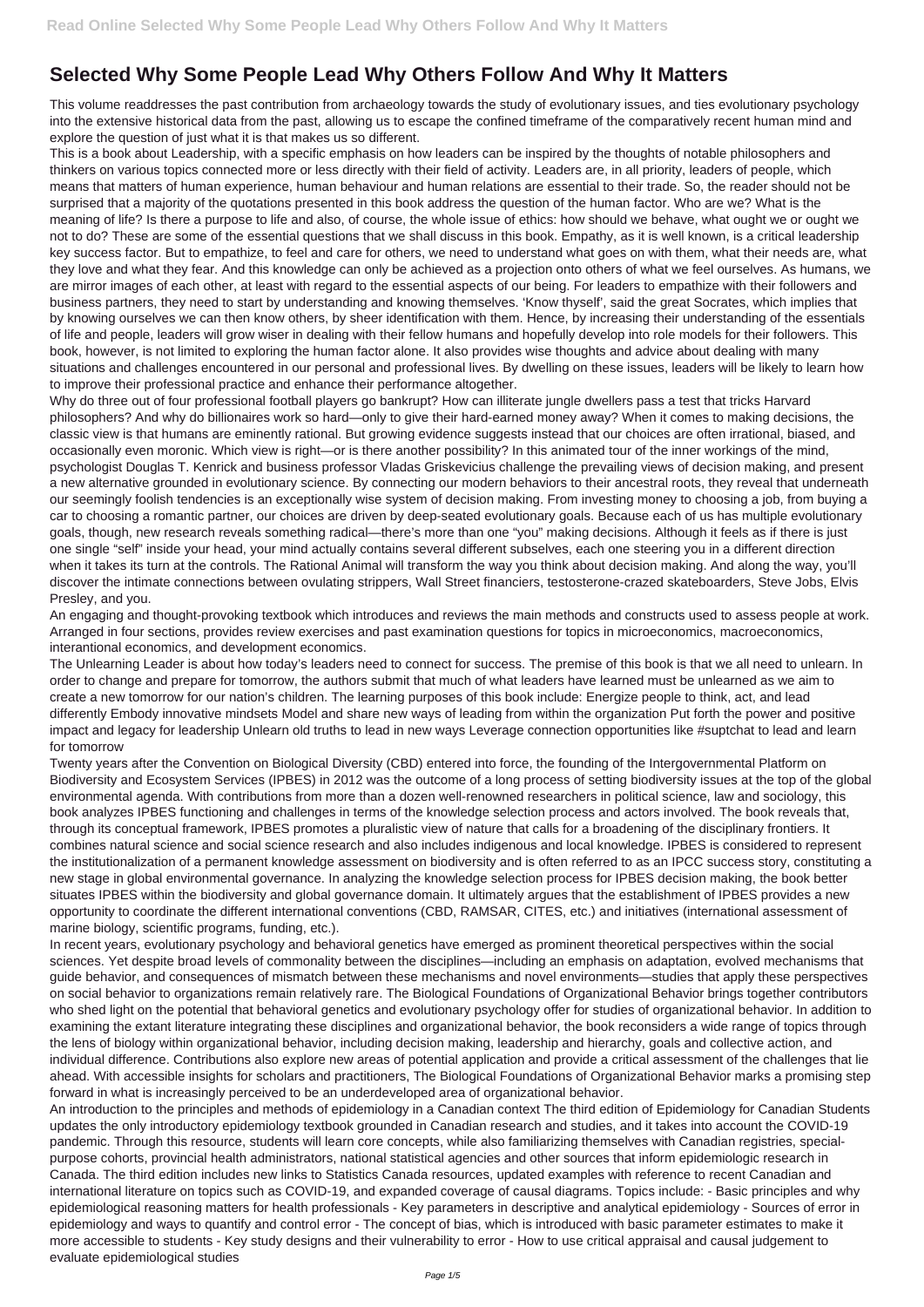A complete exploration of the real-world applications and implications of evolutionary psychology The exciting and sometimes controversial science of evolutionary psychology is becoming increasingly relevant to more fields of study than ever before. The Handbook of Evolutionary Psychology, Volume 2, Integrations provides students and researchers with new insight into how EP draws from, and is applied in, fields as diverse as economics, anthropology, neuroscience, genetics, and political science, among others. In this thorough revision and expansion of the groundbreaking handbook, luminaries in the field provide an in-depth exploration of the foundations of evolutionary psychology as they relate to public policy, consumer behavior, organizational leadership, and legal issues. Evolutionary psychology seeks to explain the reasons behind friendship, leadership, warfare, morality, religion, and culture — in short, what it means to be human. This enlightening text provides a foundational knowledgebase in EP, along with expert insights and the most up-to-date coverage of recent theories and findings. Explore the vast and expanding applications of evolutionary psychology Discover the psychology of human survival, mating parenting, cooperation and conflict, culture, and more Identify how evolutionary psychology is interwoven with other academic subjects and traditional psychological disciplines Discuss future applications of the conceptual tools of evolutionary psychology As the established standard in the field, The Handbook of Evolutionary Psychology, Volume 2 is the definitive guide for every psychologist and student to understand the latest and most exciting applications of evolutionary psychology.

Historically, there has been a lack of parity between women and men in senior corporate roles, particularly in major companies with the biggest market capitalisation. This can be partly explained by inequalities of career opportunity and also women's self-perceptions. Yet there are plenty of examples in business and other worlds, notably politics, that women can perform effectively in the highest leadership roles. Some countries have actively encouraged greater female representation on the boards of major companies. This is a positive step forward. When women join the boards of top companies, the decision-making climates of these bodies can change for the better. When women are appointed as leaders of poorly performing companies they can turn them around and convert them into success stories every bit as often as male appointees. Women have been dismissed as lacking the character for business leadership. Sometimes, women are their own worst enemies and feel uncomfortable when members of their own gender act more like men. Yet, self-belief can strengthen their perceived suitability for top jobs. Women do need to act tougher to get to the top, but this does not mean abandoning their femininity or having a fulfilling life outside business. Why Women Should Be Taken More Seriously in the Boardroom is a useful tool for business students as well as those in the corporate world looking to gain a deeper understanding of gender balance within leadership roles.

An updated edition of the blockbuster bestselling leadership book that took America and the world by storm, two U.S. Navy SEAL officers who led the most highly decorated special operations unit of the Iraq War demonstrate how to apply powerful leadership principles from the battlefield to business and life. Sent to the most violent battlefield in Iraq, Jocko Willink and Leif Babin's SEAL task unit faced a seemingly impossible mission: help U.S. forces secure Ramadi, a city deemed "all but lost." In gripping firsthand accounts of heroism, tragic loss, and hard-won victories in SEAL Team Three's Task Unit Bruiser, they learned that leadership—at every level—is the most important factor in whether a team succeeds or fails. Willink and Babin returned home from deployment and instituted SEAL leadership training that helped forge the next generation of SEAL leaders. After departing the SEAL Teams, they launched Echelon Front, a company that teaches these same leadership principles to businesses and organizations. From promising startups to Fortune 500 companies, Babin and Willink have helped scores of clients across a broad range of industries build their own high-performance teams and dominate their battlefields. Now, detailing the mind-set and principles that enable SEAL units to accomplish the most difficult missions in combat, Extreme Ownership shows how to apply them to any team, family or organization. Each chapter focuses on a specific topic such as Cover and Move, Decentralized Command, and Leading Up the Chain, explaining what they are, why they are important, and how to implement them in any leadership environment. A compelling narrative with powerful instruction and direct application, Extreme Ownership revolutionizes business management and challenges leaders everywhere to fulfill their ultimate purpose: lead and win.

How might the entire citizenry of a country make the decisions that affect them? Carson and Martin provide the first accessible and comprehensive overview of "random selection" as a possible process for transforming our modern political systems. Random selection, they show, can and has been used in community participation in short-term decision making and long-term planning. It can be a powerful tool in the development of local, federal, and international policy.

"Lead like the Best" is a revolutionary book filled with fundamental principles and tools to impact individuals who are serious about enhancing their leadership abilities. The term leadership has become diluted and overused through the years, but this book aims to bring true understanding and integrity back to this undervalued position. Leadership expert, Alford D. Simon, describes in detail the specific characteristics of a leader, discusses and personal development, the purpose and importance of being a leader, as well as providing exceptional strategies to challenge you to raise your standards and improve your leadership performance. Throughout there are thoughtprovoking questions to help you reflect on and assess your leadership experience. "Lead like the Best" will teach you how to triumph over personal barriers to function in a leadership position and achieve sustained results. This powerful, strategic guide was written to empower, inspire, and guide business and ministry leaders, global influencers, educational scholars, corporate officers, government officials and people who are looking for the necessary tools to climb the mountain of leadership and achieve success by leading like the best. SelectedWhy Some People Lead, Why Others Follow, and Why It MattersRandom House Canada

A provocative and revelatory look at what power is, who gets it, and what happens when they do, based on over 500 interviews with those who (for a while, at least) have had the upper hand—from the creator of the Power Corrupts podcast and Washington Post columnist Brian Klaas. Does power corrupt, or are corrupt people drawn to power? Are entrepreneurs who embezzle and cops who kill the result of poorly designed systems or are they just bad people? Are tyrants made or born? If you were suddenly thrust into a position of power, would you be able to resist the temptation to line your pockets or seek revenge against your enemies? To answer these questions, Corruptible draws on over 500 interviews with some of the world's top leaders—from the noblest to the dirtiest—including presidents and philanthropists as well as rebels, cultists, and dictators. Some of the fascinating insights include: how facial appearance determines who we pick as leaders, why narcissists make more money, why some people don't want power at all and others are drawn to it out of a psychopathic impulse, and why being the "beta" (second in command) may actually be the optimal place for health and well-being. Corruptible also features a wealth of counterintuitive examples from history and social science: you'll meet the worst bioterrorist in American history, hit the slopes with a ski instructor who once ruled Iraq, and learn why the inability of chimpanzees to play baseball is central to the development of human hierarchies. Based on deep, unprecedented research from around the world, Corruptible will challenge your most basic assumptions about becoming a leader and what might happen to your head when you get there. It also provides a roadmap to avoiding classic temptations, suggesting a series of reforms that would facilitate better people finding a path to power—and ensuring that power purifies rather than corrupts. This comprehensive handbook provides an overview of key theoretical perspectives, concepts, and methodological approaches that, while applied to diverse phenomena, are united in their general approach to the study of lives across age phases. In surveying the wide terrain of life course studies with dual emphases on theory and empirical research, this important reference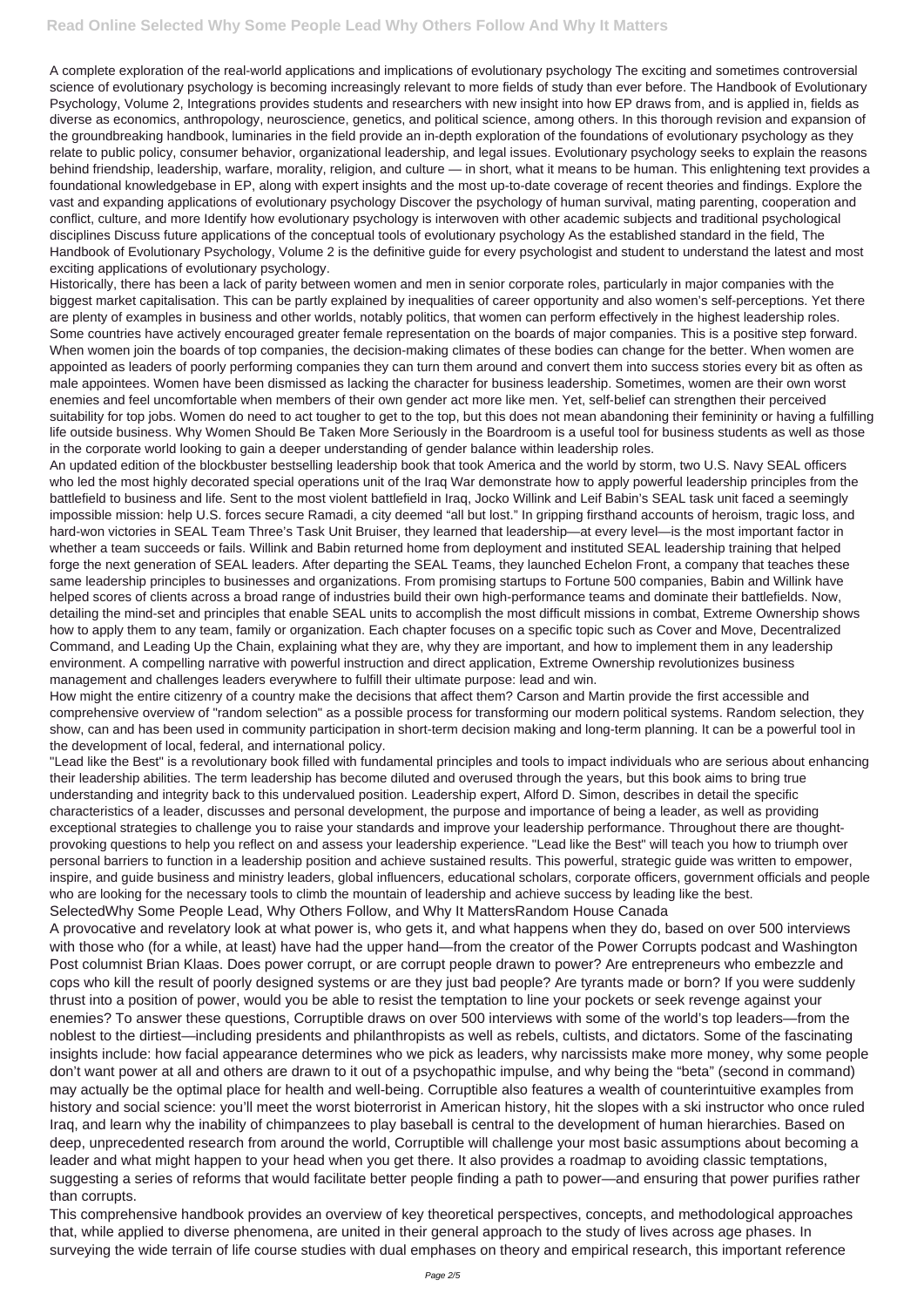work presents probative concepts and methods and identifies promising avenues for future research.

The relationship between how we evolved and how we behave is a controversial and fascinating field of study. From how we choose a mate to how we socialize with other people, the evolutionary process has an enduring legacy on the way we view the world. Evolution and Behavior provides students with a thorough and accessible introduction to this growing discipline. Placing evolutionary psychology in context with the core areas of psychology – developmental, cognitive and social – the book explores some of the most fundamental questions we can ask about ourselves. Taking students through the principles of natural selection, it provides a nuanced understanding of key topics such as: cognitive development and the role of intelligence, memory, emotions and perception, mental health and abnormal psychology, sexual reproduction and family relationships, the development of culture. Addressing a number of controversial debates in the field, each chapter also includes concept boxes, the definition of key terms, chapter summaries and further reading. This is the ideal introductory textbook for anyone interested in evolutionary psychology. It will provide not only an essential overview of this emerging field, but also deepen readers' appreciation of the core tenets of psychology as a whole.

When entrepreneur Len Forkas learned that his nine-year-old son had leukemia, his own life changed forever. In 2003, Len founded Hopecam, a nonprofit that uses technology to connect young cancer patients with their friends at school. Ten years later, Len's fight against childhood cancer rose to a new level. He qualified as a solo competitor in Race Across America, a 3,000-mile bicycle race that traverses scorching deserts and 11,000-foot mountain elevations. As Len fought to finish the race is just 12 days, an all-volunteer crew supported him around the clock. What Spins the Wheel is a true story about fatherhood and fortitude, business grit and growth ? and the power of combining the right mission with the right team to help others. The Challenge Built to Last, the defining management study of the nineties, showed how great companies triumph over time and how long-term sustained performance can be engineered into the DNA of an enterprise from the verybeginning. But what about the company that is not born with great DNA? How can good companies, mediocre companies, even bad companies achieve enduring greatness? The Study For years, this question preyed on the mind of Jim Collins. Are there companies that defy gravity and convert long-term mediocrity or worse into long-term superiority? And if so, what are the universal distinguishing characteristics that cause a company to go from good to great? The Standards Using tough benchmarks, Collins and his research team identified a set of elite companies that made the leap to great results and sustained those results for at least fifteen years. How great? After the leap, the good-to-great companies generated cumulative stock returns that beat the general stock market by an average of seven times in fifteen years, better than twice the results delivered by a composite index of the world's greatest companies, including Coca-Cola, Intel, General Electric, and Merck. The Comparisons The research team contrasted the good-togreat companies with a carefully selected set of comparison companies that failed to make the leap from good to great. What was different? Why did one set of companies become truly great performers while the other set remained only good? Over five years, the team analyzed the histories of all twenty-eight companies in the study. After sifting through mountains of data and thousands of pages of interviews, Collins and his crew discovered the key determinants of greatness -- why some companies make the leap and others don't. The Findings The findings of the Good to Great study will surprise many readers and shed light on virtually every area of management strategy and practice. The findings include: Level 5 Leaders: The research team was shocked to discover the type of leadership required to achieve greatness. The Hedgehog Concept (Simplicity within the Three Circles): To go from good to great requires transcending the curse of competence. A Culture of Discipline: When you combine a culture of discipline with an ethic of entrepreneurship, you get the magical alchemy of great results. Technology Accelerators: Good-to-great companies think differently about the role of technology. The Flywheel and the Doom Loop: Those who launch radical change programs and wrenching restructurings will almost certainly fail to make the leap. "Some of the key concepts discerned in the study," comments Jim Collins, "fly in the face of our modern business culture and will, quite frankly, upset some people." Perhaps, but who can afford to ignore these findings?

Elders Lead a Healthy Family explores the biblical paradigm for shared leadership: elders as the spiritual "big brothers" and shepherds to the family of God. This book is a fresh biblical alternative to the standard fare of pragmatic church leadership. Delivered in a winsome and irenic style, the book addresses the key concerns of our day, including pastoral burnout, women as elders, women and the pastoral gift, power in leadership, abuse of power in ministry, ministerial pay, and fostering missionalleadership structures. The answer to so many of the problems facing the church is not more coaching or better education. The answer requires our churches to change the very structures that foster abuse, isolation, and burnout. If we hope to save our pastors, then we need our pastors to abandon the "pastor-as-CEO" model of leadership. If we want to reach the lost, we need a systemic change in the way we plant, grow, and maintain our churches. Instead of putting a solo leader at the top of "Church Incorporated," we need to build teams of elders, doing ministry together, as they lead the family of God.

Women's contributions against apartheid under the auspices of the Namibian liberation movement SWAPO and their personal experiences in exile take center stage in this study. Male and female leadership structures in exile are analysed

whilst the sexual politics in the refugee camps and the public imagery of female representation in SWAPO's nationalism receive special attention. The party's public pronouncements of women empowerment and gender equality are compared to the actual implementations of gender politics during and after the liberation struggle.

A groundbreaking, evolutionary science-based exploration of the history of leadership that explains how and why some men and women evolve into good or great leaders, and some do not. We are all leaders or followers — or both. We can recognise leadership in almost every area of life: in the workplace, among friends, within families, in politics and religion. But what makes a good or bad leader, and what makes an outstanding one? Selected examines how and why leadership has evolved over tens of thousands of years, and presents a bold and compelling new "mismatch hypothesis": the slowness of evolution means that there is a mismatch between modern leadership and the kind of leadership that our Stone Age brains are still wired for. This makes for all sorts of tendencies, problems and solutions that no author has yet discussed but that affect all aspects of our lives. Full of fascinating examples drawn from a diverse range of spheres, from politics and commerce to sport and culture, Selected explains why taller political candidates usually win, why women chief executives attract such hostility, why we like it when the boss asks after our children and what prime ministers and presidents can do to improve their chances of electoral success. This is the first book of its kind — reaching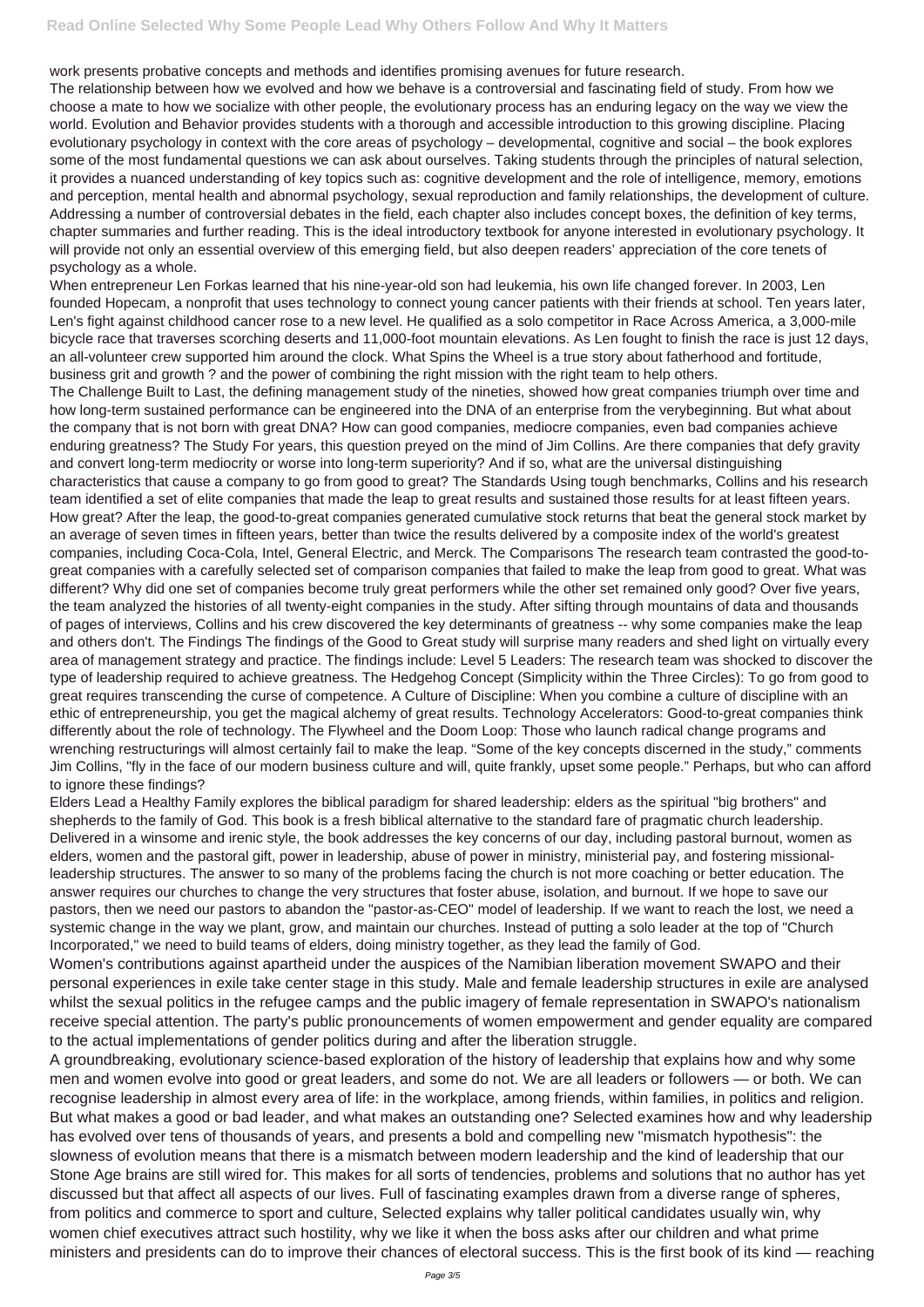into business, psychology, politics and current affairs — to explore how leadership affects us all. It also offers the first truly scientific theory of leadership: where previous books have provided anecdote, it details empirical evidence. Selected provides deep insight into our personal and professional lives at a time when the world urgently needs to acknowledge great leadership.

The human specificity can be described by verticality/bipedalism, technique use, articulated language, high cognitive capacities, complex society at three levels: body, mind, social. In this book, is proposed an evolutionary process that make better understand how such humanity could have emerged in the long time (more than 6 million years). The process is based on a very early necessity to use technic for surviving correlated with neoteny which impulsed a darwinian evolutionary process, with four distinguished punctuation described as neotenizations. Electronic Inspection Copy available for instructors here Praise for the first edition: 'At last a well-written, balanced and insightful British book on leadership. It is probable that every theory and assertion of consequence is commented upon. A real tour-de-force.' - Emeritus Professor Gerry Randell, University of Bradford School of Management 'Theory and Practice of Leadership is an all encompassing, global review of examples and case studies that is both comprehensive and easily adaptable to almost any situation one would encounter in leading people.' - Richard J. Conwell, Nova Southeastern University, Journal of Applied Management and Entrepreneurship If you are looking for a more holistic and critical take on the field of leadership, look no further! The second edition of this engaging and highly-respected text offers an exploration of leadership in a variety of contexts, both profit-orientated and non-profit. New to this edition: Refined to capture and delineate the essential theories more clearly, with broader coverage taking in the latest developments in areas such as change, politics, assessment and development of leadership, and multiple intelligences. Further development of a new integrative model of core leadership themes and practices. Abundant examples and illustrations, together with detailed explanations of how they apply in practice. A companion website with an Instructor's Manual, PowerPoint slides, links to additional case studies and full-text journal articles. Theory and Practice of Leadership will prove a highly-stimulating read for undergraduate and postgraduate students of leadership and related subjects as well as management consultants and practising managers. Visit the Theory and Practice of Leadership companion website www.sagepub.co.uk/gill to take advantage of additional resources for students and lecturers. Every business discipline has a unique vantage point on value creation and destruction, and while specialists have devised solutions, leaders rarely use them because of the inherent complexity in trying to understand which parts fit together to help them achieve goals. The result is a sort of business 'Tower of Babel' for practicing leaders and organizational scientists alike. Leading Value Creation fills this void as the first book to take organizational science and place it into one coherent and useful model. Barney integrates vastly different areas of organizational science into his Cue See Model, which builds upon his experience developing global leaders at companies like Motorola, Merck, and Infosys. The model is a way to help leaders better create value and mitigate risk. It highlights the flow of value across four perspectives quality, cost, quantity, and cycle time, and also looks across levels of analysis for a holistic view on the bottlenecks to value creation as the best focal point for organizations to succeed. Barney provides numerous practical examples from pharmaceuticals to barbershops, and summarizes six empirical studies demonstrating the model's usefulness.

This book constructs a multi-disciplinary interpretation of emotion, specifically applied and discussed within Organizational Change environments. Including a range of perspectives from Philosophy, Evolutionary Sciences, Psychology and Sociology, Emotion in Organizational Change also provides a historical picture of our knowledge of emotion. The author explores how this can contribute towards a novel understanding of a pervasive phenomenon in society and its organizations.

Written by a team of leading experts in leadership studies, The Nature of Leadership provides compelling answers to the most vexing questions surrounding leadership: Is leadership measurable? Are there traits that reliably distinguish leaders from nonleaders? Does the situation matter? Are there differences in women's and men's leadership styles? Is ethical leadership effective leadership? Are elements of leadership culturally bounded whereas other elements are universal? Does vision really matter? Can leadership be developed? The new volume includes 16 chapters divided into five parts: Introduction, Leadership: Science, Nature, and Nurture; The Major Schools of Leadership; Special Topics in Leadership; and Conclusion. Topical coverage within these parts include research methods, leader and leadership development,

evolutionary and biological perspectives of leadership, individual differences, situational and contingency theories, transformational, charismatic, and shared leadership, followership, gender, identity, culture, and ethics. This compelling title is a comprehensive, practical guide for current and aspiring leaders in academic medical centers (AMC). Offering both a broad overview of the dynamics of the AMC and a detailed "how-to" set of instructions for the wide-ranging situations that demand skilled leadership, this expertly designed volume is filled with meaningful examples and insights. Learning to Lead in the Academic Medical Center: A Practical Guide consists of five parts. The first three sections are narrative and intended to help the reader become a better leader. The first section looks at the AMC as a social system and emphasizes an understanding of group dynamics. The second section discusses the critical role of personality, while the third covers all the necessary leadership skill sets such as negotiation, persuasion, conflict resolution, running a meeting, and so on. The fourth section is a fascinating series of case vignettes to solve based on the material that preceded it. The final section provides a set of highly instructional solutions to those cases. An indispensable reference authored by three highly accomplished leaders in the field, Learning to Lead in the Academic Medical Center: A Practical Guide will be of great interest to all physicians and trainees who seek a comprehensive yet handy resource on the need-to-know basics of success in the AMC environment. How To Develop The Leadership Characteristic Already Within You Leaders change the world. Leaders inspire others. Page 4/5